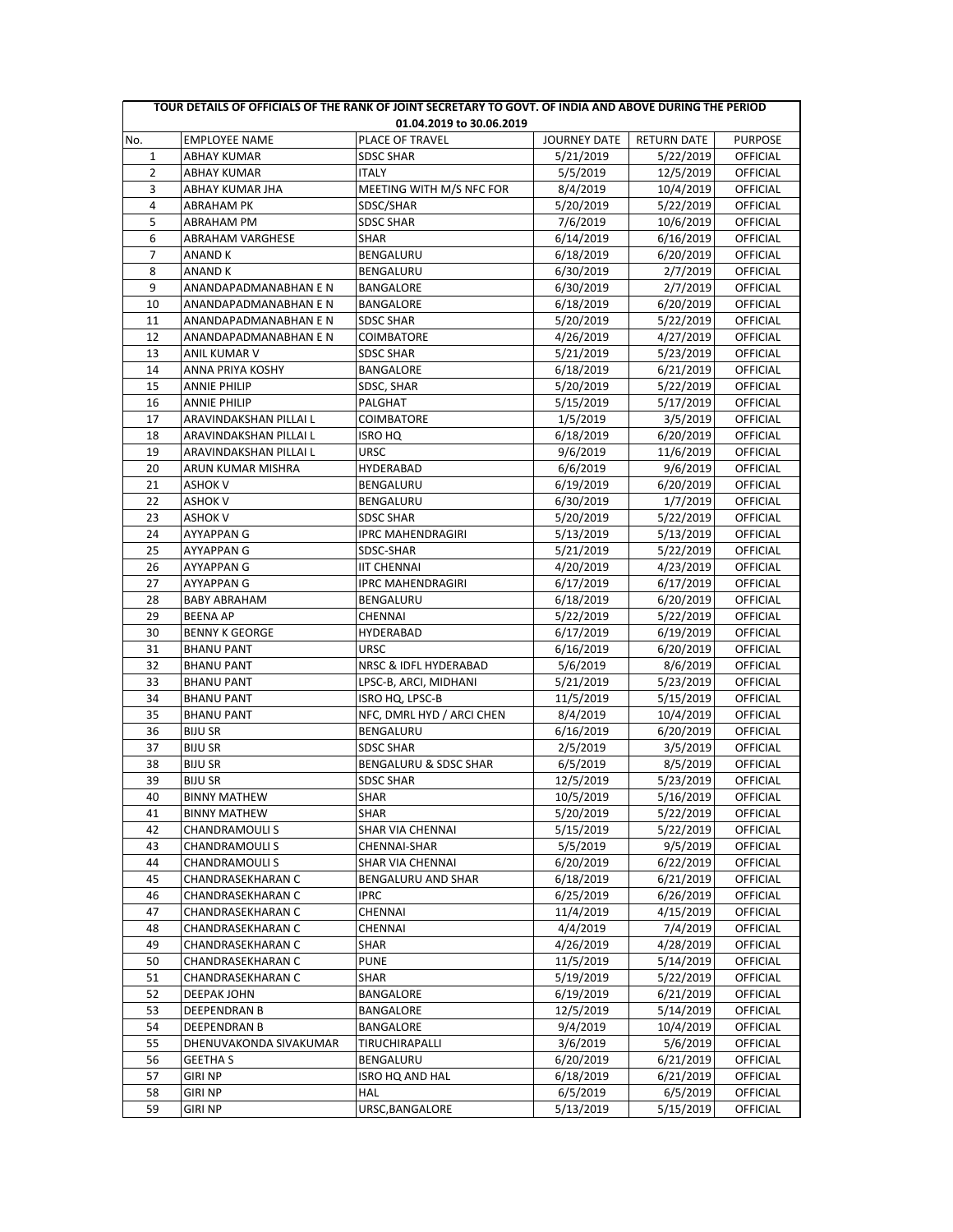| 60  | <b>GIRI NP</b>           | SDSC/SHAR                        | 5/20/2019 | 5/22/2019              | <b>OFFICIAL</b> |
|-----|--------------------------|----------------------------------|-----------|------------------------|-----------------|
| 61  | GIRISH V                 | <b>BANGALORE</b>                 | 5/26/2019 | 5/27/2019              | OFFICIAL        |
| 62  | <b>GIRISH V</b>          | BANGALORE                        | 5/18/2019 | 5/18/2019              | OFFICIAL        |
| 63  | GIRISH V                 | BANGALORE                        | 2/5/2019  | 2/5/2019               | OFFICIAL        |
| 64  | <b>GIRISH V</b>          | REVIEW MEETING AT L&T AND        | 4/25/2019 | 4/27/2019              | OFFICIAL        |
| 65  | <b>GIRISH V</b>          | <b>MUMBAI</b>                    | 4/21/2019 | 4/22/2019              | OFFICIAL        |
| 66  | <b>GIRISH V</b>          | CHENNAI, HYDERABAD               | 7/6/2019  | 8/6/2019               | OFFICIAL        |
| 67  | <b>GIRISH V</b>          | BANGALORE                        | 6/20/2019 | 6/20/2019              | OFFICIAL        |
| 68  | <b>GOPALAKRISHNAN T</b>  | BANGALORE                        | 6/18/2019 | 6/20/2019              | OFFICIAL        |
| 69  | <b>GOPALAKRISHNAN T</b>  | BANGALORE                        | 5/4/2019  | 5/4/2019               | OFFICIAL        |
| 70  | <b>GOPALAKRISHNAN T</b>  | <b>BANGALORE</b>                 | 8/5/2019  | 8/5/2019               | OFFICIAL        |
| 71  | <b>GOPALAKRISHNAN T</b>  | SHAR                             | 5/20/2019 | 5/22/2019              | <b>OFFICIAL</b> |
| 72  | HARIDAS TV               | SDSC SHAR                        | 5/20/2019 | 5/22/2019              | OFFICIAL        |
| 73  | HARIKUMAR WARRIER RG     | BANGALORE                        | 7/5/2019  | 7/5/2019               | OFFICIAL        |
| 74  | HARIKUMAR WARRIER RG     | <b>SDSC SHAR</b>                 | 5/19/2019 | 5/22/2019              | OFFICIAL        |
| 75  | HARIKUMAR WARRIER RG     | SHAR                             | 6/14/2019 | 6/15/2019              | OFFICIAL        |
| 76  | HARIKUMAR WARRIER RG     | CHITHRADURGA                     | 5/30/2019 | 1/6/2019               | OFFICIAL        |
| 77  | ILANGOVAN SA             | HAL, BANGALORE                   | 9/4/2019  | 10/4/2019              | OFFICIAL        |
| 78  | <b>ILANGOVAN SA</b>      | <b>MUMBAI</b>                    | 4/28/2019 | 4/30/2019              | OFFICIAL        |
| 79  | JAYAKUMAR B              | BENGALURU                        | 10/4/2019 | 10/4/2019              | OFFICIAL        |
| 80  | JAYAKUMAR B              | BENGALURU & SDSC                 | 6/5/2019  | 7/5/2019               | OFFICIAL        |
| 81  | JAYAKUMAR B              | SDSC                             | 5/20/2019 | 5/22/2019              | OFFICIAL        |
| 82  | JAYAKUMAR M              | ASTE BENGALURU                   | 12/5/2019 | 5/16/2019              | OFFICIAL        |
| 83  | JAYAKUMAR M              | <b>ASTE BANGALORE</b>            | 7/5/2019  | 7/5/2019               | OFFICIAL        |
| 84  | JAYAKUMAR M              | RCI HYDERABAD                    | 1/5/2019  | 4/5/2019               | OFFICIAL        |
| 85  | JAYAKUMAR M              | BANGALORE CHITRADURGA HYD        | 5/29/2019 | 4/6/2019               | OFFICIAL        |
| 86  | JAYAPRAKASH J            | SDSC-SHAR                        | 6/15/2019 | 6/16/2019              | OFFICIAL        |
| 87  | JAYAPRAKASH J            | <b>BANGALORE &amp; SDSC-SHAR</b> | 6/18/2019 | 6/21/2019              | OFFICIAL        |
| 88  | JAYAPRAKASH J            | SDSC-SHAR                        | 5/20/2019 | 5/22/2019              | OFFICIAL        |
| 89  | JAYAPRAKASH J            | <b>SDSC SHAR</b>                 | 11/4/2019 | 12/4/2019              | OFFICIAL        |
| 90  | JESWIN VETHA JEYASINGH J | BANGALORE                        | 9/4/2019  | 10/4/2019              | OFFICIAL        |
| 91  | JESWIN VETHA JEYASINGH J | BANGALORE, CHENNAI               | 6/5/2019  | 9/5/2019               | OFFICIAL        |
| 92  | JESWIN VETHA JEYASINGH J | COIMBATORE                       | 5/21/2019 | 5/24/2019              | OFFICIAL        |
| 93  | JESWIN VETHA JEYASINGH J | BANGALORE                        | 5/26/2019 | 5/27/2019              | OFFICIAL        |
| 94  | JOJO MATHEW              | VSSC                             | 4/30/2019 | 1/5/2019               | OFFICIAL        |
| 95  | JOJO MATHEW              | <b>VRC</b>                       | 7/5/2019  | 8/5/2019               | OFFICIAL        |
| 96  | <b>KISHOR NATH V</b>     | BENGALURU, ISRO HQ               | 2/5/2019  | 3/5/2019               | <b>OFFICIAL</b> |
| 97  | KISHOR NATH V            | BENGALURU, ISRO HQ               | 4/24/2019 | 4/25/2019              | OFFICIAL        |
| 98  | KISHOR NATH V            | BENGALURU                        | 6/19/2019 | 6/20/2019              | OFFICIAL        |
| 99  | <b>KRISHNADASAN CK</b>   | CHENNAI & SDSC, SHAR             | 5/22/2019 | $\overline{5}/23/2019$ | OFFICIAL        |
| 100 | <b>KUMARS</b>            | SDSC, SHAR                       | 6/5/2019  | 7/5/2019               | OFFICIAL        |
| 101 | <b>KUMARS</b>            | SDSC, SHAR                       | 5/20/2019 | 5/21/2019              | OFFICIAL        |
| 102 | LATHA T                  | SDSC/SHAR                        | 5/20/2019 | 5/22/2019              | <b>OFFICIAL</b> |
| 103 | LEVIN G                  | APEP ALUVA                       | 7/6/2019  | 7/6/2019               | OFFICIAL        |
| 104 | LEVIN G                  | APEP ALUVA                       | 2/5/2019  | 2/5/2019               | OFFICIAL        |
| 105 | LEVIN G                  | APEP ALUVA                       | 5/16/2019 | 5/16/2019              | OFFICIAL        |
| 106 | LEVIN G                  | SDSC SHAR                        | 5/20/2019 | 5/22/2019              | OFFICIAL        |
| 107 | MATHEW SEBASTIAN         | COIMBATORE                       | 5/28/2019 | 1/6/2019               | OFFICIAL        |
| 108 | MOHAN BABU KS            | KOCHI,CALCUTTA                   | 3/6/2019  | 5/6/2019               | OFFICIAL        |
| 109 | <b>MOHAN BABU KS</b>     | BANGALORE                        | 6/14/2019 | 6/15/2019              | OFFICIAL        |
| 110 | <b>MOHAN KUMAR L</b>     | VIJAYAWADA                       | 8/5/2019  | 9/5/2019               | OFFICIAL        |
| 111 | <b>MOHANA KUMAR S</b>    | ISRO HQ                          | 6/18/2019 | 6/20/2019              | OFFICIAL        |
| 112 | MOHANAN CHETTIAR V       | <b>SDSC SHAR</b>                 | 5/21/2019 | 5/22/2019              | OFFICIAL        |
| 113 | <b>MUKUNDAN KK</b>       | URSC, BANGALORE                  | 5/6/2019  | 9/6/2019               | OFFICIAL        |
| 114 | MUKUNDAN KK              | SDSC, SHAR                       | 5/20/2019 | 5/22/2019              | OFFICIAL        |
| 115 | MURALEEKRISHNAN R        | ALUVA                            | 11/5/2019 | 12/5/2019              | OFFICIAL        |
| 116 | MURALEEKRISHNAN R        | KANPUR AND NEWDELHI              | 4/4/2019  | 8/4/2019               | OFFICIAL        |
| 117 | MURALEEKRISHNAN R        | INDEL ALUVA                      | 5/20/2019 | 5/22/2019              | OFFICIAL        |
| 118 | MURALEEKRISHNAN R        | INDEL ALUVA                      | 6/6/2019  | 7/6/2019               | OFFICIAL        |
| 119 | MURALEEKRISHNAN R        | SDS, SHAR                        | 6/22/2019 | 6/24/2019              | OFFICIAL        |
| 120 | MURUGESAN V              | <b>ISRO HQS, BANGALORE</b>       | 8/5/2019  | 9/5/2019               | OFFICIAL        |
| 121 | NARAYANAN G              | SDSC/SHAR                        | 4/25/2019 | 4/26/2019              | OFFICIAL        |
|     |                          |                                  |           |                        |                 |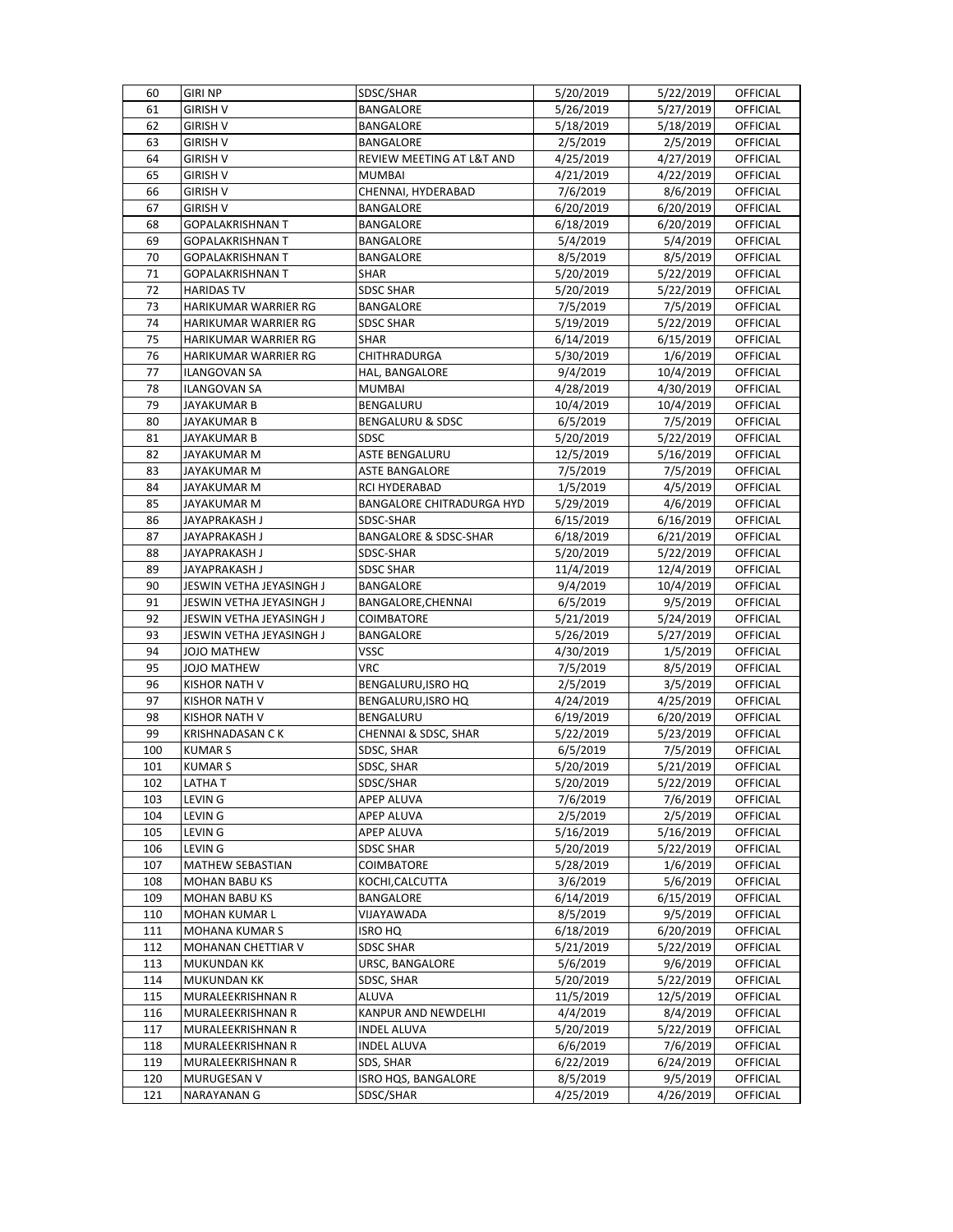| 122 | NARAYANAN G                                | SDSC/SHAR                       | 5/15/2019 | 5/16/2019             | <b>OFFICIAL</b> |
|-----|--------------------------------------------|---------------------------------|-----------|-----------------------|-----------------|
| 123 | NARAYANAN G                                | SDSC/SHAR                       | 6/14/2019 | 6/16/2019             | <b>OFFICIAL</b> |
| 124 | <b>NARAYANAN KS</b>                        | CHENNAI                         | 6/19/2019 | 6/20/2019             | OFFICIAL        |
| 125 | NARAYANAN NAMBOODIRIPAD M BANGALORE        |                                 | 6/18/2019 | 6/20/2019             | OFFICIAL        |
| 126 | NARAYANAN NAMBOODIRIPAD M BANGALORE        |                                 | 6/30/2019 | 2/7/2019              | OFFICIAL        |
| 127 | NARAYANAN NAMBOODIRIPAD M BANGALORE        |                                 | 8/5/2019  | 10/5/2019             | OFFICIAL        |
| 128 | NARAYANAN NAMBOODIRIPAD MSHAR              |                                 | 5/20/2019 | 5/22/2019             | OFFICIAL        |
| 129 | NARAYANAN NAMBOODIRIPAD MSAMBALPUR, ODISHA |                                 | 4/24/2019 | 4/27/2019             | OFFICIAL        |
| 130 | PADMA KUMAR ES                             | CHENNAI                         | 5/20/2019 | 5/22/2019             | <b>OFFICIAL</b> |
| 131 | PADMA KUMAR ES                             | <b>BLR</b>                      | 10/6/2019 | 10/6/2019             | OFFICIAL        |
| 132 | PARAMASIVAM R                              | <b>ISRO HQ</b>                  | 6/18/2019 | 6/21/2019             | OFFICIAL        |
| 133 | PARAMASIVAM R                              | SHAR                            | 11/5/2019 | 5/13/2019             | OFFICIAL        |
| 134 | PARAMASIVAM R                              | SHAR                            | 5/19/2019 | 5/22/2019             | OFFICIAL        |
| 135 | PARTHASARATHY K                            | <b>BLR</b>                      | 6/25/2019 | 6/27/2019             | OFFICIAL        |
| 136 | PREMDAS M                                  | <b>SHAR</b>                     | 5/20/2019 | $\frac{1}{5}/22/2019$ | OFFICIAL        |
| 137 | RADHAKRISHNAN A G                          | <b>SDSC SHAR</b>                | 5/17/2019 | 5/22/2019             | OFFICIAL        |
| 138 | RADHAKRISHNAN A G                          | <b>SDSC SHAR</b>                | 5/27/2019 | 5/28/2019             | OFFICIAL        |
| 139 | RADHIKA RAMACHANDRAN                       | URSC, BANGALORE                 | 5/6/2019  | 9/6/2019              | OFFICIAL        |
| 140 | RADHIKA RAMACHANDRAN                       | <b>BANGALORE</b>                | 11/6/2019 | 12/6/2019             | OFFICIAL        |
| 141 | RADHIKA RAMACHANDRAN                       | BANGALORE                       | 6/23/2019 | 6/27/2019             | OFFICIAL        |
| 142 | RADHIKA RAMACHANDRAN                       | ISRO HQ                         | 6/5/2019  | 6/5/2019              | OFFICIAL        |
| 143 | RAGHU N                                    | BENGALURU                       | 8/5/2019  | 10/5/2019             | <b>OFFICIAL</b> |
| 144 | RAJARAJAN A                                | BENGALURU                       | 5/16/2019 | 5/16/2019             | <b>OFFICIAL</b> |
| 145 | RAJARAJAN A                                | <b>COIMBATORE</b>               | 4/25/2019 | 4/27/2019             | OFFICIAL        |
| 146 | RAJARAJAN A                                | BENGALURU                       | 6/13/2019 | 6/14/2019             | <b>OFFICIAL</b> |
| 147 | RAJARAJAN A                                | SDSC, SHAR                      | 5/20/2019 | 5/22/2019             | <b>OFFICIAL</b> |
| 148 | RAJEEV UP                                  | <b>BANGALORE</b>                | 6/20/2019 | 6/21/2019             | OFFICIAL        |
| 149 | RAJEEVANAYAN CHITNIS                       | BELGAUM                         | 6/6/2019  | 8/6/2019              | OFFICIAL        |
| 150 | RAJEEVANAYAN CHITNIS                       | CHENNAI                         | 5/15/2019 | 5/17/2019             | <b>OFFICIAL</b> |
| 151 | RAJEEVANAYAN CHITNIS                       | <b>PUNE</b>                     | 7/5/2019  | 8/5/2019              | OFFICIAL        |
| 152 | RAJENDRAN S                                | BURLA, SAMPALPUR, ODISHA        | 4/24/2019 | 4/27/2019             | OFFICIAL        |
| 153 | RAJKUMAR R                                 | BANGALORE                       | 7/5/2019  | 7/5/2019              | OFFICIAL        |
| 154 | RAJKUMAR R                                 | ATR CHITRADURGA                 | 5/30/2019 | 1/6/2019              | <b>OFFICIAL</b> |
| 155 | RAJU BS                                    | BANGALORE-HAL                   | 5/20/2019 | 5/22/2019             | <b>OFFICIAL</b> |
| 156 | RAMACHANDRAN V                             | <b>NAGPUR</b>                   | 8/5/2019  | 10/5/2019             | OFFICIAL        |
| 157 | RAMESH NARAYANAN P                         | <b>IPRC MAHENDRAGIRI</b>        | 6/23/2019 | 6/23/2019             | OFFICIAL        |
| 158 | RAMKUMAR P                                 | SDSC/SHAR                       | 6/19/2019 | 6/20/2019             | OFFICIAL        |
| 159 | RAMKUMAR P                                 | <b>CHENNAI &amp; COIMBATORE</b> | 5/23/2019 | 5/25/2019             | <b>OFFICIAL</b> |
| 160 | RAMKUMAR P                                 | SAMBALPUR, ODISHA               | 4/24/2019 | 4/26/2019             | OFFICIAL        |
| 161 | <b>RAMKUMAR P</b>                          | BANGALORE                       | 9/4/2019  | 10/4/2019             | OFFICIAL        |
| 162 | RAVIKUMAR C                                | URSC, BANGALORE                 | 5/14/2019 | 5/14/2019             | OFFICIAL        |
| 163 | REGHUNATHA PILLAI KC                       | <b>SDSC SHAR</b>                | 5/20/2019 | 5/22/2019             | OFFICIAL        |
| 164 | REGHUNATHA PILLAI KC                       | SDSC-SHAR                       | 8/4/2019  | 12/4/2019             | OFFICIAL        |
| 165 | REGHUNATHA PILLAI KC                       | SDSC SHAR                       | 6/5/2019  | 7/5/2019              | <b>OFFICIAL</b> |
| 166 | REGHUNATHA PILLAI KC                       | SDSC SHAR                       | 6/15/2019 | 6/24/2019             | <b>OFFICIAL</b> |
| 167 | RENGANATHAN K                              | CHENNNAI AND BANGALORE          | 4/25/2019 | 4/29/2019             | OFFICIAL        |
| 168 | ROY M CHERIAN                              | BANGALORE                       | 6/5/2019  | 6/5/2019              | OFFICIAL        |
| 169 | ROY M CHERIAN                              | BANGALORE                       | 5/18/2019 | 5/18/2019             | <b>OFFICIAL</b> |
| 170 | ROY M CHERIAN                              | COIMBATORE                      | 4/25/2019 | 4/27/2019             | OFFICIAL        |
| 171 | ROY M CHERIAN                              | BANGALORE                       | 5/26/2019 | 5/27/2019             | <b>OFFICIAL</b> |
| 172 | ROY M CHERIAN                              | BANGALORE                       | 6/18/2019 | 6/20/2019             | <b>OFFICIAL</b> |
| 173 | ROY M CHERIAN                              | BANGALORE                       | 6/26/2019 | 6/28/2019             | <b>OFFICIAL</b> |
| 174 | ROY M CHERIAN                              | HYDERABAD                       | 6/6/2019  | 8/6/2019              | OFFICIAL        |
| 175 | RUBEN VELENTINE LOPEZ                      | <b>COOIMBATORE</b>              | 4/25/2019 | 4/27/2019             | OFFICIAL        |
| 176 | SABOOT                                     | AHMMEDABAD                      | 10/4/2019 | 4/13/2019             | OFFICIAL        |
| 177 | SABOO T                                    | <b>UDAIPUR</b>                  | 1/5/2019  | 2/5/2019              | OFFICIAL        |
| 178 | SALEEM H                                   | PALAKKAD                        | 4/25/2019 | 4/27/2019             | <b>OFFICIAL</b> |
| 179 | SALEEM H                                   | HYDERABAD                       | 3/4/2019  | 6/4/2019              | <b>OFFICIAL</b> |
| 180 | SARATCHANDRAN S                            | BANGALORE                       | 2/5/2019  | 4/5/2019              | OFFICIAL        |
| 181 | SARATCHANDRAN S                            | HAL, BENGALURU                  | 12/5/2019 | 5/13/2019             | <b>OFFICIAL</b> |
| 182 | SARATCHANDRAN S                            | SDSC, SHAR                      | 5/20/2019 | 5/22/2019             | OFFICIAL        |
|     |                                            | BANGALORE                       | 6/18/2019 | 6/20/2019             | OFFICIAL        |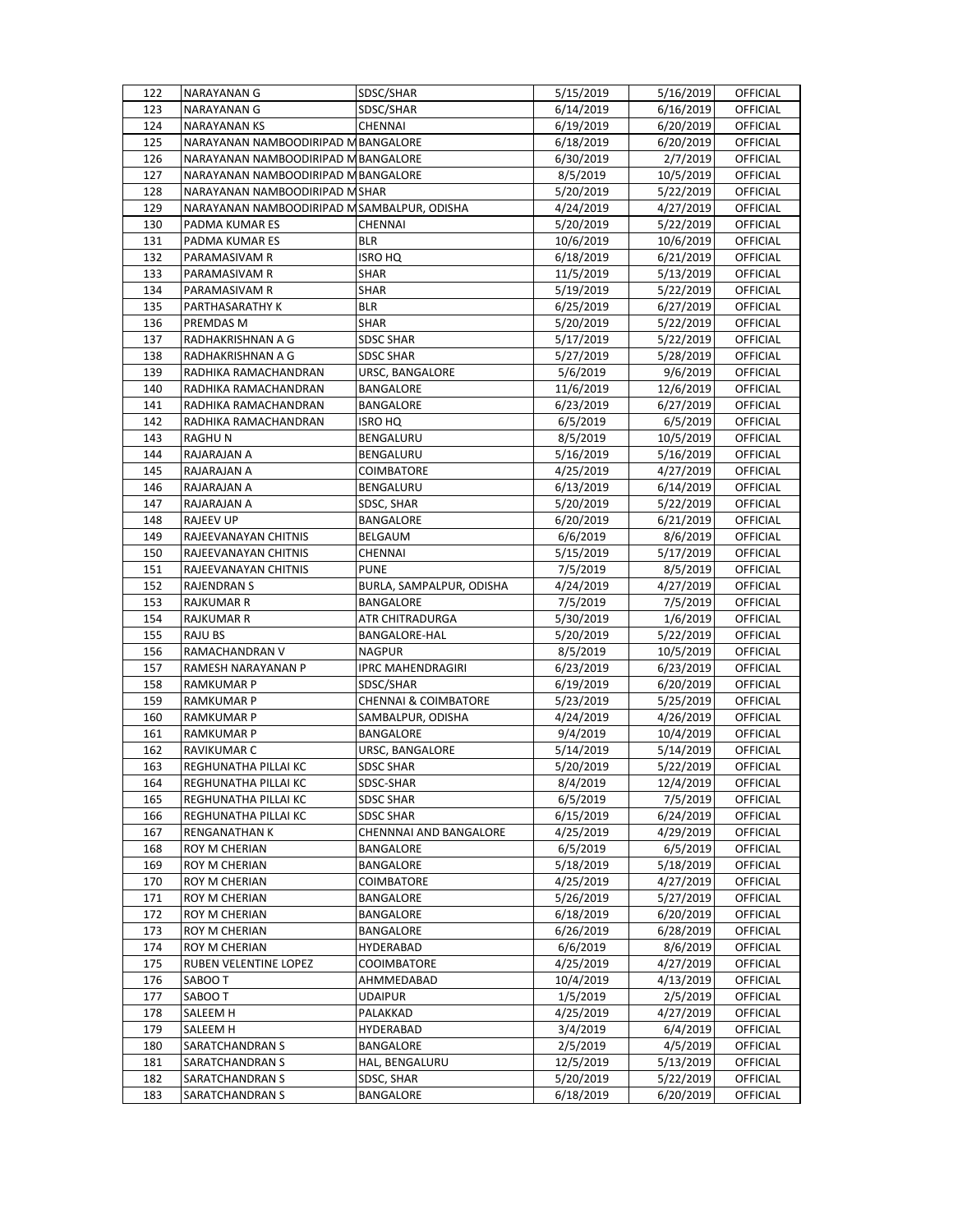| 184 | SARATCHANDRAN S                 | BANGALORE                         | 5/6/2019  | 6/6/2019              | OFFICIAL             |
|-----|---------------------------------|-----------------------------------|-----------|-----------------------|----------------------|
| 185 | SARATCHANDRAN S                 | <b>BANGALORE</b>                  | 6/30/2019 | 1/7/2019              | <b>OFFICIAL</b>      |
| 186 | SATHEESH KUMAR N                | URSC, BENGALURU                   | 6/13/2019 | 6/14/2019             | OFFICIAL             |
| 187 | SATISH KUMAR SINGH              | SURAT, HYDERABAD                  | 6/5/2019  | 10/5/2019             | <b>OFFICIAL</b>      |
| 188 | SHAJI THOMAS                    | BANGALORE                         | 7/4/2019  | 8/4/2019              | OFFICIAL             |
| 189 | SHAJI THOMAS                    | <b>COIMBATORE</b>                 | 5/28/2019 | 1/6/2019              | OFFICIAL             |
| 190 | SHARAD CHANDRA SHARMA           | BANGALORE                         | 6/26/2019 | 6/29/2019             | OFFICIAL             |
| 191 | SHARAD CHANDRA SHARMA           | HYDERABAD                         | 6/23/2019 | 6/25/2019             | OFFICIAL             |
| 192 | SHARAD CHANDRA SHARMA           | BANGALORE                         | 5/16/2019 | 5/16/2019             | OFFICIAL             |
| 193 | SHARAD CHANDRA SHARMA           | HYDERABAD                         | 5/20/2019 | 5/22/2019             | OFFICIAL             |
| 194 | SHOOJA A                        | SHAR                              | 5/16/2019 | $\frac{1}{5}/22/2019$ | OFFICIAL             |
| 195 | SHOOJA A                        | <b>SDSC SHAR</b>                  | 6/26/2019 | 6/30/2019             | OFFICIAL             |
| 196 | SHYAM KUMAR U                   | SDSC, SHAR                        | 5/16/2019 | 5/22/2019             | OFFICIAL             |
| 197 | SHYAM KUMAR U                   | URSC, BENGALURU                   | 6/6/2019  | 9/6/2019              | OFFICIAL             |
| 198 | SIBI JOSEPH                     | <b>BANGALORE</b>                  | 6/18/2019 | 6/21/2019             | <b>OFFICIAL</b>      |
| 199 | SIBI JOSEPH                     | <b>MUMBAI</b>                     | 10/4/2019 | 12/4/2019             | OFFICIAL             |
| 200 |                                 | ISRO HEAD QUARTER BANGALO         | 6/18/2019 | 6/23/2019             | OFFICIAL             |
| 201 | SIVAKUMAR S<br>SOMANATH S       | BANGALORE                         |           |                       | OFFICIAL             |
|     |                                 |                                   | 6/17/2019 | 6/20/2019             |                      |
| 202 | SOMANATH S<br><b>SOMANATH S</b> | <b>COIMBATORE &amp; BANGALORE</b> | 7/6/2019  | 12/6/2019             | OFFICIAL             |
| 203 |                                 | BANGALORE                         | 2/6/2019  | 6/6/2019              | OFFICIAL             |
| 204 | SOMANATH S<br><b>SOMANATH S</b> | BANGALORE                         | 12/4/2019 | 12/4/2019             | OFFICIAL<br>OFFICIAL |
| 205 |                                 | BANGALORE                         | 10/4/2019 | 10/4/2019             |                      |
| 206 | SOMANATH S                      | COIMBATORE                        | 4/25/2019 | 4/26/2019             | OFFICIAL             |
| 207 | <b>SOMANATH S</b>               | BANGALORE                         | 9/5/2019  | 9/5/2019              | OFFICIAL             |
| 208 | <b>SOMANATH S</b>               | BANGALORE                         | 5/18/2019 | 5/18/2019             | OFFICIAL             |
| 209 | SOMANATH S                      | <b>SDSC SHAR</b>                  | 5/20/2019 | 5/22/2019             | OFFICIAL             |
| 210 | <b>SOMANATH S</b>               | ALUVA                             | 5/16/2019 | 5/16/2019             | OFFICIAL             |
| 211 | SOMANATH S                      | HYDERABAD                         | 5/26/2019 | 5/27/2019             | OFFICIAL             |
| 212 | SOWMIANARAYANAN L               | <b>SDSC SHAR</b>                  | 5/20/2019 | 5/22/2019             | OFFICIAL             |
| 213 | SOWMIANARAYANAN L               | BANGALORE                         | 6/16/2019 | 6/17/2019             | OFFICIAL             |
| 214 | SREEKUMAR PK                    | SDSC, SHAR                        | 6/19/2019 | 6/20/2019             | OFFICIAL             |
| 215 | <b>SREEKUMAR PK</b>             | SDSC, SHAR                        | 5/19/2019 | 5/22/2019             | OFFICIAL             |
| 216 | SREELAL S                       | <b>BANGALORE</b>                  | 6/18/2019 | 6/20/2019             | OFFICIAL             |
| 217 | SREENIVAS N                     | KINATHUKDAVU, COIMBATORE          | 1/5/2019  | 3/5/2019              | OFFICIAL             |
| 218 | SRIDHARAN S                     | <b>BANGALORE</b>                  | 5/14/2019 | 5/15/2019             | OFFICIAL             |
| 219 | SRIDHARAN S                     | <b>MUMBAI</b>                     | 2/6/2019  | 4/6/2019              | OFFICIAL             |
| 220 | SUBHA VARIER G                  | BANGALORE                         | 3/6/2019  | 3/6/2019              | OFFICIAL             |
| 221 | SUDAR I                         | BANGALORE                         | 3/6/2019  | 4/6/2019              | OFFICIAL             |
| 222 | SUDHIR GEORGE VERGHIS           | BANGALORE                         | 6/17/2019 | 6/20/2019             | OFFICIAL             |
| 223 | SUDHIR GEORGE VERGHIS           | BANGALORE                         | 9/5/2019  | 10/5/2019             | <b>OFFICIAL</b>      |
| 224 | <b>SUNDAR B</b>                 | URSC, BENGALURU                   | 5/27/2019 | 5/30/2019             | OFFICIAL             |
| 225 | <b>SUNDAR B</b>                 | URSC, BENGALURU                   | 8/6/2019  | 6/16/2019             | <b>OFFICIAL</b>      |
| 226 | <b>SUNDAR B</b>                 | ISRO HQ, BENGALURU                | 6/19/2019 | 6/19/2019             | OFFICIAL             |
| 227 | <b>SUNDAR B</b>                 | SDSC, SHAR                        | 6/22/2019 | 6/24/2019             | <b>OFFICIAL</b>      |
| 228 | SURESH K                        | <b>BLR</b>                        | 6/18/2019 | 6/20/2019             | OFFICIAL             |
| 229 | THADDEUS BASKER V               | <b>BANGALORE</b>                  | 5/27/2019 | 5/27/2019             | OFFICIAL             |
| 230 | THADDEUS BASKER V               | CHANDIGARH                        | 4/14/2019 | 4/16/2019             | OFFICIAL             |
| 231 | THADDEUS BASKER V               | BANGALORE                         | 4/29/2019 | 4/30/2019             | OFFICIAL             |
| 232 | THADDEUS BASKER V               | BANGALORE                         | 2/5/2019  | 4/5/2019              | OFFICIAL             |
| 233 | THOMAS CR                       | BENGALURU                         | 9/4/2019  | 12/4/2019             | OFFICIAL             |
| 234 | THOMSON M JACOB                 | <b>GUNTUR</b>                     | 5/13/2019 | 5/15/2019             | OFFICIAL             |
| 235 | THOMSON M JACOB                 | <b>ISRO HQ</b>                    | 6/18/2019 | 6/20/2019             | <b>OFFICIAL</b>      |
| 236 | <b>TOMY JOSEPH</b>              | <b>SDSC SHAR</b>                  | 6/13/2019 | 6/14/2019             | OFFICIAL             |
| 237 | TOMY JOSEPH                     | SDSC, SHAR                        | 5/15/2019 | 5/19/2019             | <b>OFFICIAL</b>      |
| 238 | VALSA B                         | <b>ISRO HQ</b>                    | 5/26/2019 | 5/27/2019             | OFFICIAL             |
| 239 | VALSA B                         | <b>ISRO HQ</b>                    | 11/4/2019 | 11/4/2019             | OFFICIAL             |
| 240 | VALSA B                         | <b>ISRO HQ</b>                    | 8/5/2019  | 9/5/2019              | OFFICIAL             |
| 241 | VALSA B                         | SDSC, SHAR                        | 5/20/2019 | 5/22/2019             | OFFICIAL             |
| 242 | VALSA B                         | <b>HQ BANGALORE</b>               | 5/4/2019  | 5/4/2019              | OFFICIAL             |
| 243 | VALSA B                         | NRSC HYDERABAD                    | 6/6/2019  | 7/6/2019              | OFFICIAL             |
| 244 | VALSA B                         | <b>ISRO HQ</b>                    | 6/18/2019 | 6/20/2019             | OFFICIAL             |
| 245 | VICTOR JOSEPH THEKKEKUNNEL      | HYDERABAD                         | 5/26/2019 | 5/27/2019             | OFFICIAL             |